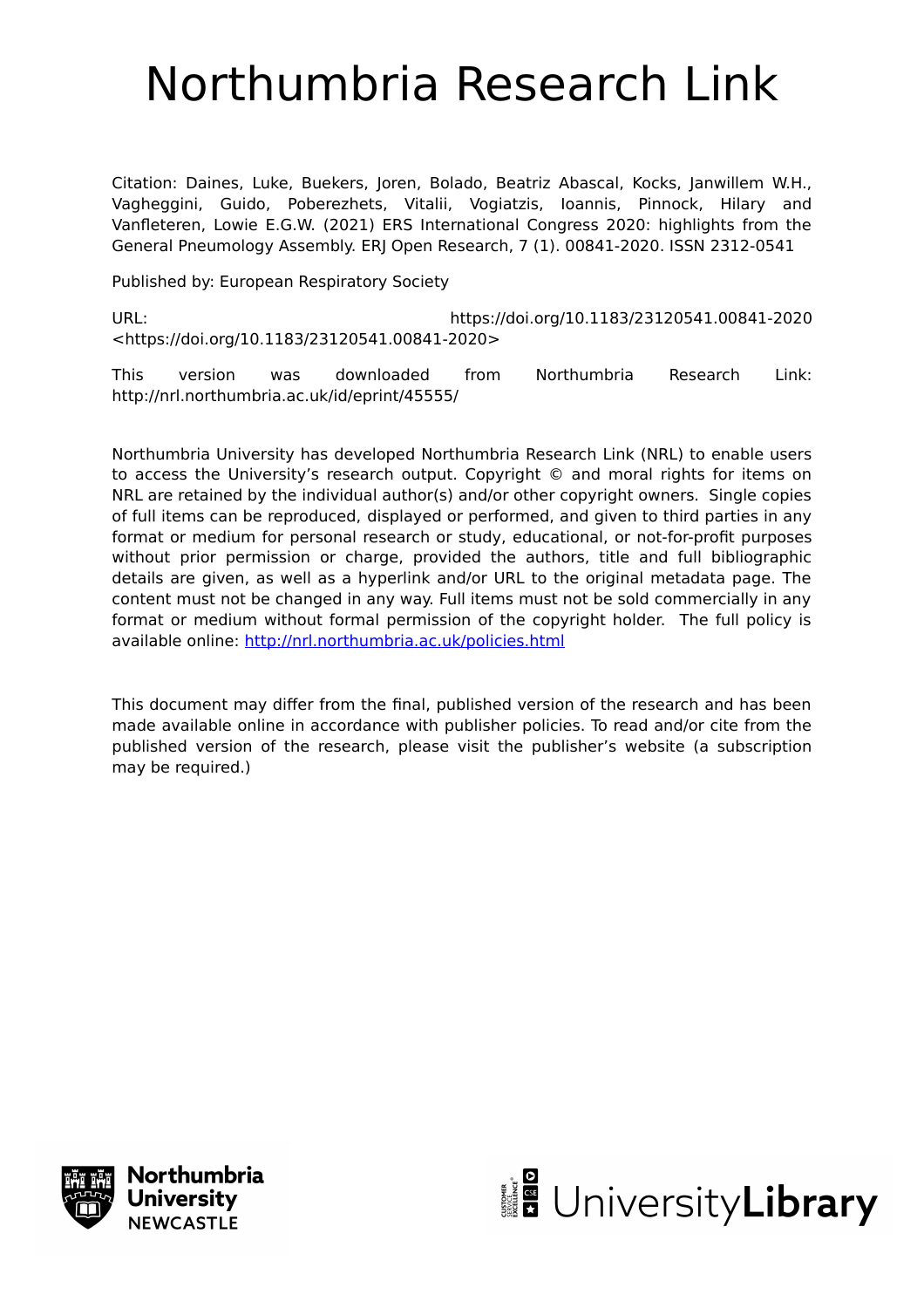

research

# ERS International Congress 2020: highlights from the General Pneumology Assembly

Luke Daines ®<sup>1</sup>, Joren Buekers ®<sup>2,3,4,5</sup>, Beatriz Abascal Bolado<sup>6</sup>, Janwillem W.H. Kocks<sup>7,8,9</sup>, Guido Vagheggini ®<sup>10,11</sup>, Vitalii Poberezhets<sup>12</sup>, Ioannis Vogiatzis<sup>[1](https://orcid.org/0000-0002-4387-4096)3</sup>, Hilary Pinnock<sup>1</sup> and Lowie E.G.W. Vanfleteren  $\bullet$ <sup>14,15</sup>

Affiliations: <sup>1</sup>Allergy and Respiratory Research Group, Usher Institute, The University of Edinburgh, Edinburgh, UK. <sup>2</sup>ISGlobal, Barcelona, Spain. <sup>3</sup>Universitat Pompeu Fabra (UPF), Barcelona, Spain. <sup>4</sup>CIBER<br>Epidemiología y Salud Pública (CIBERESP), Barcelona, Spain. <sup>5</sup>Measure, Model and Manage Bioresponses (M3-BIORES), Dept of Biosystems, KU Leuven, Leuven, Belgium. <sup>6</sup>Pneumology Dept, Hospital Universitario<br>Marqués de Valdecilla, Santander, Spain. <sup>7</sup>General Practitioners Research Institute, Groningen, The Netherlands. <sup>8</sup>GRIAC Research Institute, University Medical Center Groningen, University of Groningen,<br>Groningen, The Netherlands. <sup>9</sup>Observational and Pragmatic Research Institute, Singapore. <sup>10</sup>Chronic Respiratory Failure Care Pathway, Dept of Medical Specialties, Azienda USL Toscana Nordovest, Pisa, Italy. <sup>11</sup>Fondazione Volterra Ricerche ONLUS, Volterra, Italy. <sup>12</sup>Dept of Propedeutics of Internal Medicine, National Pirogov Memorial Medical University, Vinnytsya, Ukraine. <sup>13</sup>Faculty of Health and Life Sciences, Northumbria University Newcastle, Newcastle upon Tyne, UK. 14COPD Center, Dept of Respiratory Medicine and Allergology, Sahlgrenska University Hospital, Gothenburg, Sweden. 15Dept of Internal Medicine and Clinical Nutrition, Institute of Medicine, Sahlgrenska Academy, University of Gothenburg, Gothenburg, Sweden.

Correspondence: Lowie E.G.W. Vanfleteren, Dept of Respiratory Medicine and Allergology, Sahlgrenska University Hospital, Vita Stråket 12, 413 45 Gothenburg, Sweden. E-mail: [lowie.vanfleteren@vgregion.se](mailto:lowie.vanfleteren@vgregion.se)

ABSTRACT The European Respiratory Society (ERS) accepted 4062 abstracts for presentation at the ERS International Congress in 2020. Although the conference was held virtually, making it possible to replay presentations, it remains a challenge to keep abreast of all the clinical and scientific advances. Therefore, this article provides highlights from the General Pneumology Assembly. Selected presentations from rehabilitation and chronic care, general practice and primary care, and electronic/mobile health (e-health/ m-health) are summarised. The highlights incorporate novel findings from laboratory-based science, randomised controlled trials and qualitative research together with insights from newly available clinical guidelines.



Highlights from the @EuroRespSoc General Pneumology Assembly presented during #ERSCongress 2020 <https://bit.ly/369M3J2>

Cite this article as: Daines L, Buekers J, Bolado BA, et al. ERS International Congress 2020: highlights from the General Pneumology Assembly. ERJ Open Res 2021; 7: 00841-2020 [\[https://](https://doi.org/10.1183/23120541.00841-2020) [doi.org/10.1183/23120541.00841-2020\].](https://doi.org/10.1183/23120541.00841-2020)



Received: 11 Nov 2020 | Accepted: 20 Nov 2020

Copyright ©ERS 2021. This article is open access and distributed under the terms of the Creative Commons Attribution Non-Commercial Licence 4.0.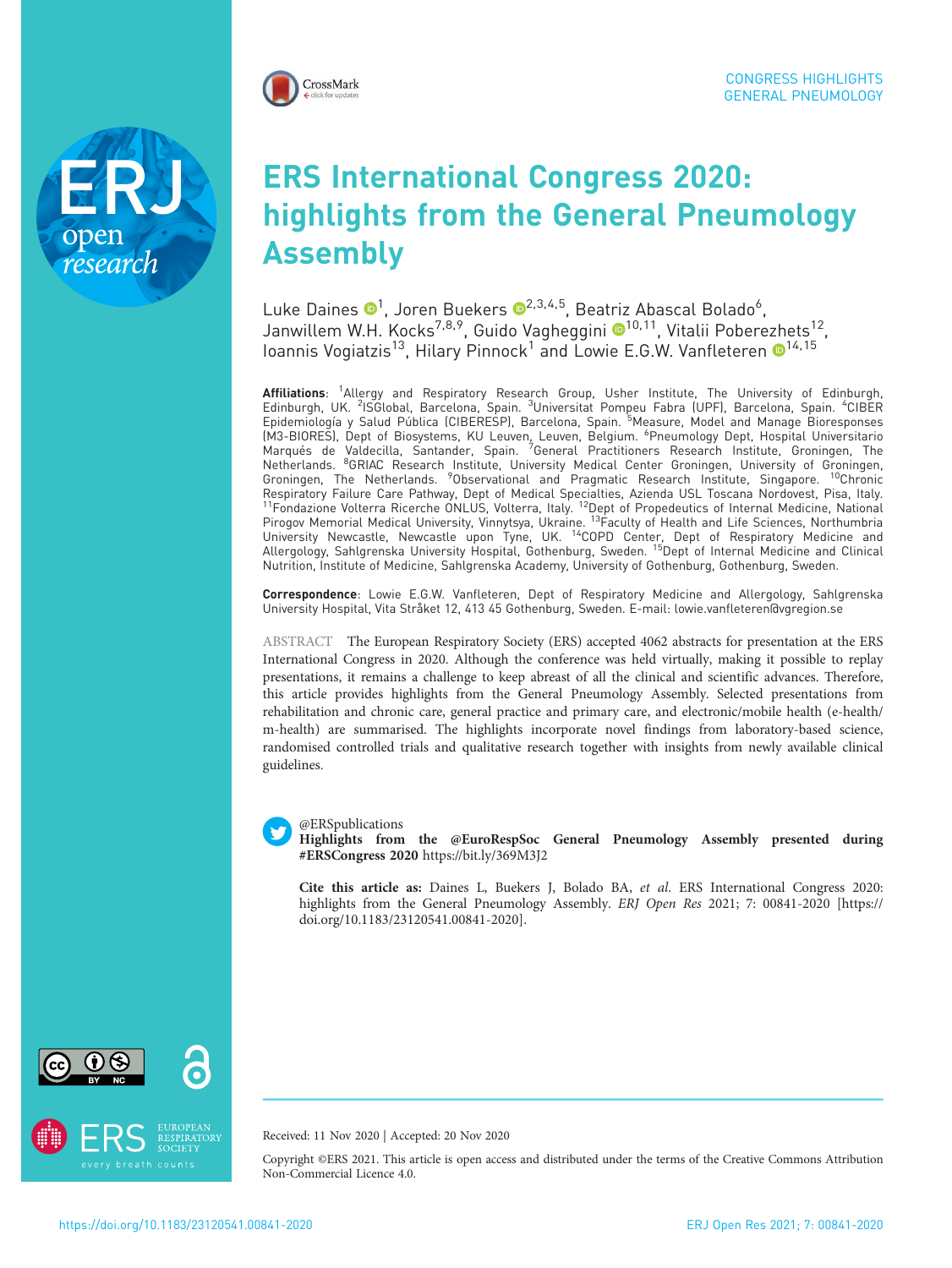# Introduction

With travel restrictions and social distancing the norm for much of the year due to coronavirus disease (COVID-19), the European Respiratory Society (ERS) International Congress, held virtually in September 2020, provided a much valued opportunity to come together. As the world's largest scientific and educational conference for respiratory medicine, the ERS International Congress provided an excellent chance to hear the latest developments in research and clinical practice with 4062 abstracts accepted for presentation. The General Pneumology Assembly is the largest of the 14 Assemblies within the ERS. Across the four groups within the Assembly, 346 abstracts were presented in 22 sessions. Although the virtual platform allowed presentations to be replayed, it can be difficult to keep up to date with all of the scientific and clinical advances on offer. Therefore, in this article we aim to share some of the highlights arising from the General Pneumology Assembly.

#### Pulmonary rehabilitation and chronic care

#### Session: Best abstracts in pulmonary rehabilitation and chronic care

A peer review of abstracts submitted to the ERS Congress in the field of pulmonary rehabilitation and chronic care led to the selection of the six most innovative and interesting works, presented by their authors in the traditional session "Best abstracts in pulmonary rehabilitation and chronic care". Works selected this year covered key topics, including cellular mechanisms of muscle regeneration, effects of high-flow oxygen supplementation during exercise in chronic obstructive pulmonary disease (COPD) and interstitial lung disease, the efficacy of new exercise training strategies for COPD patients, and effects of a behavioural change intervention on asthma symptoms.

To investigate the cellular basis of reduced efficacy of exercise training in peripheral muscles in COPD patients, POMIÈS et al. [\[1](#page-5-0)] used in vitro electrical pulse stimulation (EPS) of cultured human myotubes from nine healthy subjects and nine COPD patients. Compared with myotubes from healthy subjects, after a 24-h EPS protocol at 1 Hz and 11.5 V, myotubes from COPD patients appeared atrophied, had reduced cellular differentiation and regeneration, and showed impaired protein synthesis and oxidative metabolism adaptation. This in vitro altered response to EPS could reflect impaired regenerative capacities of satellite cells, accounting for a lack of muscle adaptation capacity and the limited effects of in vivo exercise training in COPD patients.

In the same research area of muscle repair and regeneration, SANCHO MUÑOZ et al. [[2](#page-5-0)] investigated the role of the negative regulator myostatin as a possible inhibitor of muscle regeneration in sarcopenic COPD patients. Compared with control subjects and COPD patients with normal body composition, sarcopenic COPD patients had a reduction in quadriceps muscle strength, higher myostatin protein levels, and increased activated satellite cells, hybrid fibres and TUNEL-positive cell counts. Muscle fibre area and expression of muscle regeneration markers were also lower than in controls. The authors suggested that an increased expression of myostatin may have interfered with muscle cell proliferation during the regeneration process in COPD patients with sarcopenia, thus leading to poor muscle growth following injury and muscle mass loss.

The effects of high-flow nasal cannula (HFNC) for oxygen supplementation during exercise were analysed in two selected abstracts. Generating high humidified airflow with constant oxygen fraction, HFNC allows for a decrease in oxygen dilution in the dead space of the airway. Thus, HFNC generates positive pressure, improves oxygenation, reduces the respiratory rate and contributes to greater comfort in acute respiratory failure [\[3](#page-5-0)]. In a randomised crossover study, SANGUANWONG et al. [\[4](#page-5-0)] compared the effects of supplemental HFNC, oxygen cannula and without oxygen (control group) during exercise in 13 COPD patients with exercise-induced desaturation. Subjects were assigned to wear HFNC (60 L·min<sup>-1</sup>, inspiratory oxygen fraction ( $F_{\text{IO}_2}$ ) 0.4), oxygen cannula (6 L·min<sup>-1</sup>) or no oxygen supplement during a cycle ergometer constant work rate exercise test, set at 70% of peak work rate. Endurance exercise time, dyspnoea and time to desaturation improved with HFNC and oxygen cannula, with no superiority of HFNC compared with oxygen cannula. ARIZONO et al. [[5\]](#page-5-0) assessed the effect of HFNC therapy on exercise capacity in 20 patients following an exacerbation of interstitial lung disease. This prospective, single-blind, randomised trial compared the efficacy during exercise of two different concentrations of oxygen for HFNC: high (F<sub>IO2</sub>) 60%, 40 L·min<sup>-1</sup>) and low ( $F_{\text{IO}_2}$  25.1±6.7%, 40 L·min<sup>-1</sup>) oxygen concentration. During a constant work rate exercise test (20 W) 9 days after the exacerbation, with high oxygen concentration, HFNC significantly increased endurance time and minimum oxygen saturation while heart rate and respiratory rate were decreased compared with low oxygen, suggesting a high concentration of oxygen for HFNC benefits exercise capacity.

One of the most relevant challenges in pulmonary rehabilitation and chronic care is how to induce a sustained change in a patient's lifestyle to maintain the beneficial effects of pulmonary rehabilitation and improve control of symptoms and quality of life. Because improvement in physical activity levels and sleep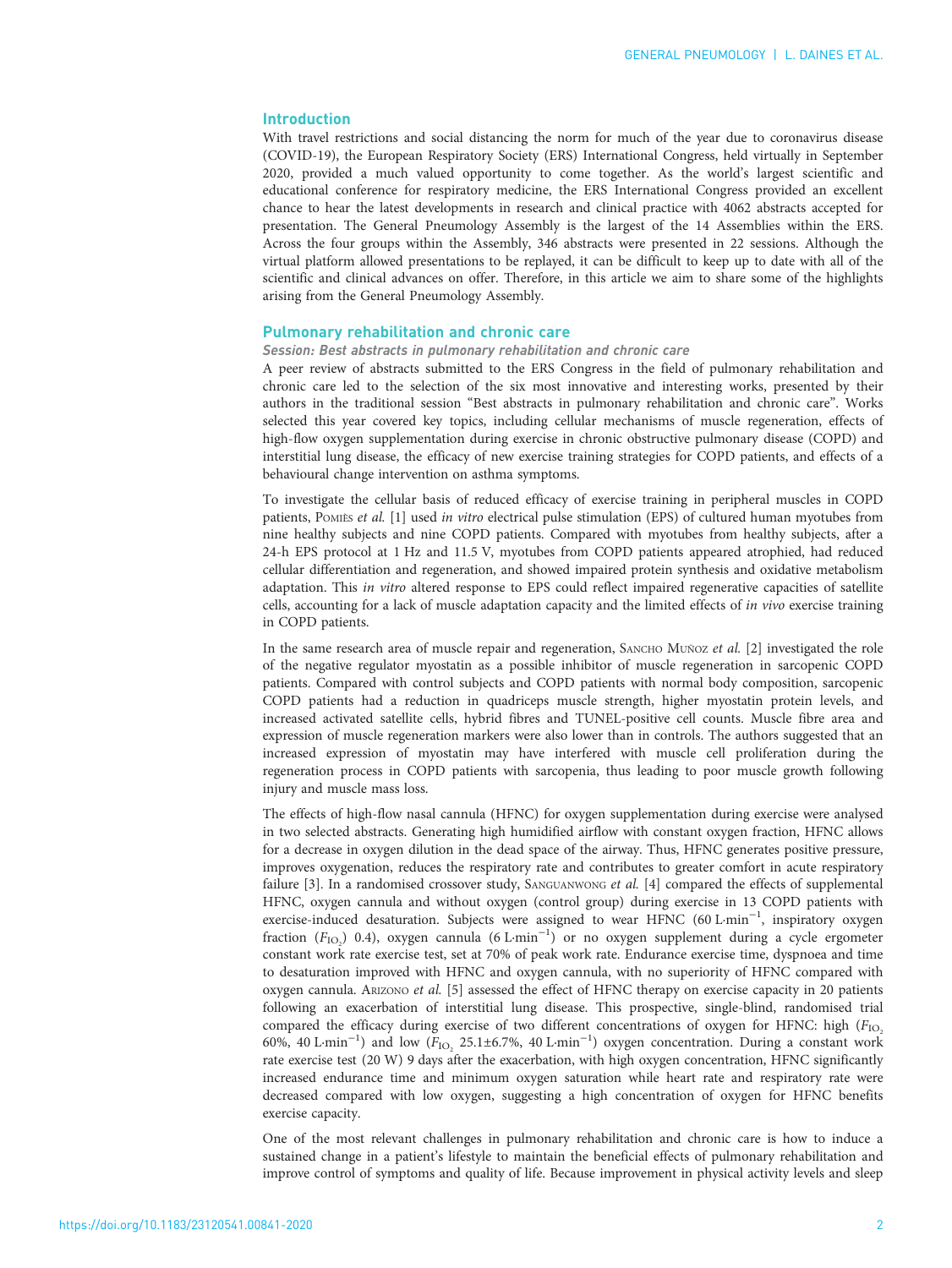quality may be related to asthma control in adults, PASSOS et al. [[6\]](#page-5-0) conducted a randomised controlled trial to investigate whether a behavioural change intervention could improve physical activity levels and sleep quality in moderate to severe asthma patients. The intervention group followed the same usual care and educational programme of the control group, but with the addition of an 8-week behavioural change intervention focused on goal setting and positive feedback. All subjects were assessed on sleep quality (ActiSleep, Pittsburgh and Berlin questionnaires), physical activity levels (ActiGraph GT9X accelerometer), asthma symptoms (daily diary) and psychosocial symptoms. A significant improvement in the intervention group was observed in sleep efficiency and latency, depression symptoms, physical activity levels, and the number of asthma symptom-free days compared with the control group. The authors suggested that beneficial effects of the behavioural change intervention on asthma control and psychosocial symptoms were mediated by the increase in physical activity levels and sleep quality.

To increase adherence to pulmonary rehabilitation programmes, alternative approaches to conventional programmes have been proposed, focusing on group activities and participation in immersive and engaging social and physical activity. Singing for Lung Health was recently proposed by the British Lung Foundation as a group activity tailored to people with respiratory disease ( particularly those with airflow obstruction), and focused on improving breath control and posture using songs [[7](#page-5-0)]. Lung choirs have been shown to improve respiratory control and wellbeing, but the impact on physical capacity was unclear. KAASGAARD et al. [\[8](#page-6-0)] conducted a multicentre randomised controlled trial to evaluate the effectiveness of singing training in increasing physical capacity compared with usual physical training. Singing training was as efficacious as physical training in improving physical capacity and superior for improving quality of life. Although this study confirmed singing training as a promising strategy for physical training, no differences were found in symptom control or adherence, suggesting the need for further efforts to standardise the content of singing training to provide evidence-based recommendations.

## General practice and primary care

Session: Primary care day and diagnosis and management of airways disease in primary care The ERS International Congress 2020 offered much for participants interested in primary care respiratory medicine. Highlights from the primary care day and the diagnosis and management of airways disease in primary care sessions are presented.

Diagnosis of asthma or COPD can be difficult and has been more challenging during the COVID-19 pandemic. As a heterogenous disease with different phenotypes [[9](#page-6-0)] and no "gold standard" test that can confirm or refute the diagnosis in every situation, misdiagnosis of asthma is common [[10](#page-6-0), [11](#page-6-0)]. Mike Thomas emphasised the importance of gaining objective evidence for an asthma diagnosis rather than relying on symptoms alone. In COPD, spirometry is the key diagnostic test [\[12\]](#page-6-0), but as Miguel Roman Rodriguez highlighted, there are barriers to confirming the diagnosis, meaning many cases of COPD remain undiagnosed [[13\]](#page-6-0). COVID-19 has bought new challenges for diagnostic assessment, principally due to reduced lung physiology services in many countries [[14](#page-6-0)]. Until laboratory-based testing becomes available again, alternative options might include peak expiratory flow, portable spirometers and exhaled nitric oxide monitors, and smartphone technologies [\[14](#page-6-0)].

In asthma management, overuse of short-acting β2-agonist (SABA) inhalers is associated with poor clinical outcomes [\[9](#page-6-0)], including an increased risk of asthma attacks, emergency department visits [\[15](#page-6-0)] and mortality [[16](#page-6-0)]. In their study of 70 patients who presented to the emergency department with an asthma attack, BARMPARESSOU et al. [[17](#page-6-0)] identified that most individuals had "mild" asthma and 27% were treated only with a SABA. To reduce SABA overprescribing in the UK, electronic prescribing alerts were introduced in general practices. McKIBBEN et al. [[18\]](#page-6-0) found a clear discrepancy between how clinicians, experts and guidelines defined excessive SABA use. The volume of warnings and other work pressures meant that SABA alerts were often ignored [\[18\]](#page-6-0).

One intervention known to reduce emergency department attendances is supported self-management for asthma [\[19\]](#page-6-0). Asthma action plans can be effectively tailored for different cultural groups [[19](#page-6-0)], but the influence of limited health literacy on self-management needs further exploration. By conducting a qualitative study of 26 participants recruited from Malaysian primary care, SALIM et al. [\[20\]](#page-6-0) found poor understanding of asthma led to limited acceptance of the condition and treatment, resulting in poor asthma control. Supporting people with limited health literacy to understand their condition was recommended for developing good self-management [[20](#page-6-0)].

Helping women with asthma during pregnancy was discussed by Vibeke Backer who highlighted guidance from the ERS/Thoracic Society of Australia and New Zealand task force [\[21\]](#page-6-0). In comparison with nonasthmatic women, women with asthma have on average a longer time to pregnancy and become pregnant less often [\[22\]](#page-6-0). When considering asthma medication use during pregnancy, inhaled therapies,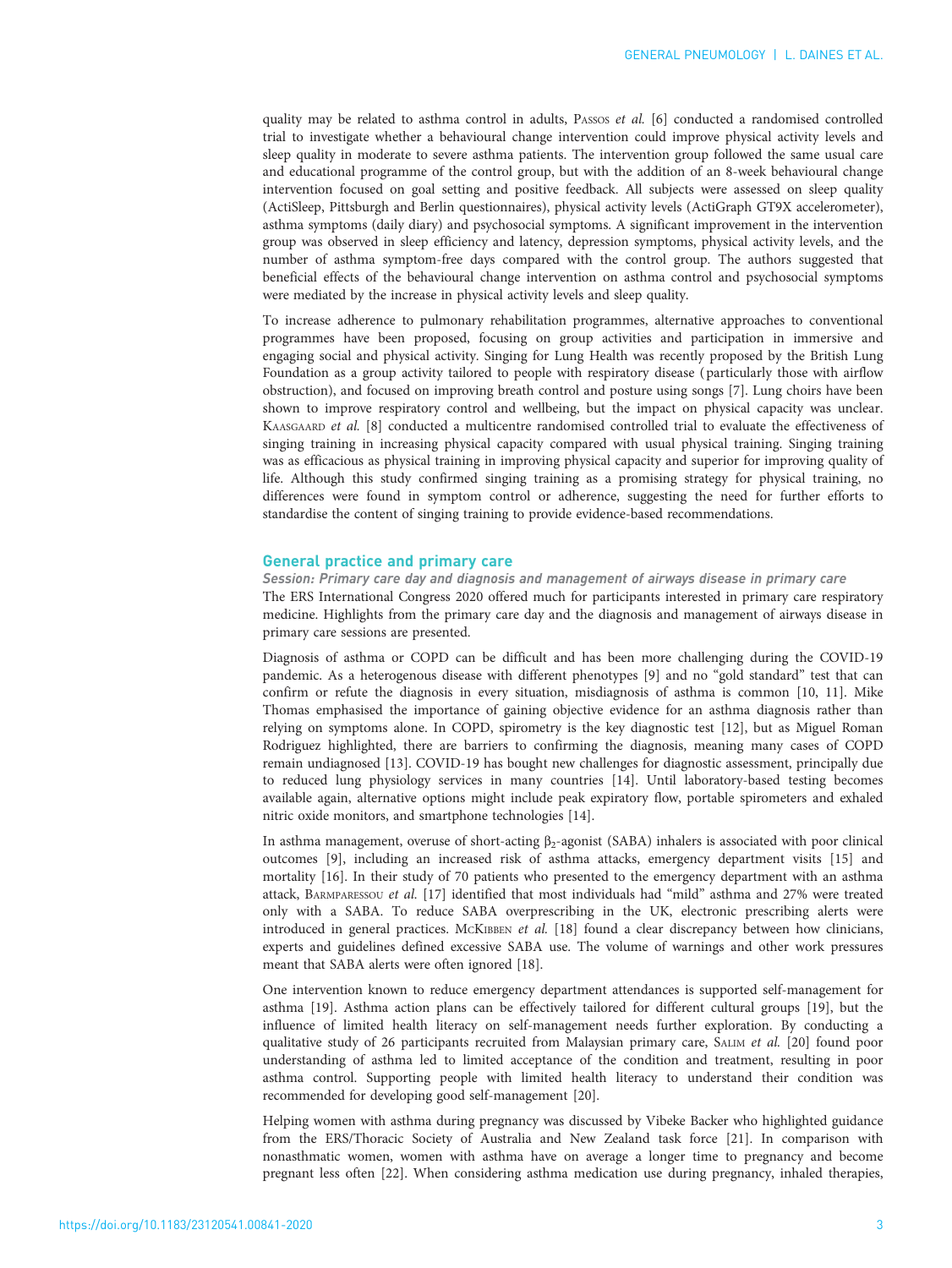oral corticosteroids and most antihistamines were considered to be without serious side-effects [[21](#page-6-0)]. The main aim should be to prevent exacerbations, as events which lead to lower maternal oxygenation are more harmful for the (unborn) child than the potential side-effects of medication. Currently, few studies are available to inform the use of biological therapies during pregnancy; however, monoclonal antibodies are considered unlikely to cause harm to the fetus and on balance should be continued during pregnancy if needed to control the mother's asthma [\[21\]](#page-6-0).

The remaining talks considered how primary care clinicians can best support individuals with respiratory disease that often results from, or coexists with, other conditions. Individuals with COPD often have multiple comorbidities affecting their health and prognosis [[12](#page-6-0), [23](#page-6-0)]. Comorbidities in COPD often occur in clusters, which suggests common risk factors and shared disease processes [\[24\]](#page-6-0). Ioanna Tsiligianni highlighted the International Primary Care Respiratory Group desktop helper for COPD and multimorbidity, recommending a holistic approach: identifying and treating comorbidities, screening for coexisting anxiety or depression, and evaluating the indications and possible side-effects of inhaled therapies [[25\]](#page-6-0). One important comorbidity of COPD which carries a poor prognosis is pulmonary hypertension [\[26\]](#page-6-0). Defined by a mean pulmonary arterial pressure >25 mmHg, pulmonary hypertension may arise as a complication of many cardiovascular and respiratory diseases, but can be difficult to identify as right heart failure occurs in the later stages of disease [\[26\]](#page-6-0). To achieve a timely diagnosis (and better clinical outcomes), Anton Vonk Noordegraaf recommended being alert to the primary symptom of exercise intolerance, especially in younger patients (aged 30–55 years), and instigating further assessment with N-terminal pro-brain natriuretic peptide, ECG and echocardiography [\[26\]](#page-6-0).

Despite the restrictions due to COVID-19, the virtual ERS International Congress 2020 provided opportunities to learn, discuss and share research and experiences from across the world, and connect with one another, making the primary care sessions this year particularly valuable and stimulating.

# m-Health/e-health

## Session: Digital technologies in airway diseases

Growing interest of the ERS in digital medicine interventions resulted in an oral presentation session organised by Group 1.4 (m-Health/e-Health) dedicated to the use of modern technologies in the management and treatment of airway diseases. In this rapidly changing world, healthcare workers are facing new challenges: How can we use new technologies to improve our healthcare system? How can we ensure that technologies are adopted and useable rather than leaving people baffled? At the same time, respiratory patients are extremely interested in how they can optimally benefit from innovative technologies. The session "Digital technologies in airway diseases" provided participants with different solutions to these questions.

#### Feedback from patients

When dealing with digital technologies, it is always important to put the needs and preferences of patients first. In this regard, KHUSIAL et al. [[27](#page-6-0)] and METTING and LAHR [\[28\]](#page-6-0) reported on feedback they gathered from patients who had tried digital monitoring systems. KHUSIAL et al. [[27](#page-6-0)] organised focus groups for patients with asthma to explore their attitudes towards m-health applications. Improving disease outcomes, reducing consultations and improving disease awareness were all identified as potential goals. Ineffectiveness, time consumption, privacy issues and information overload were the most important perceived barriers. Interestingly, patients had divergent opinions on the required functions of an m-health system, suggesting that these systems should be personalised to their individual needs. METTING and LAHR [\[28\]](#page-6-0) developed a monitoring system in the Horizon 2020 Connecare study to coordinate care around chronically ill patients. The system consisted of a dashboard for healthcare providers and an app for patients. The authors elaborated on the lessons learned from the feedback provided by 46 COPD patients. Most of these patients highlighted the ease of use of the chat function. In addition, the authors emphasised the importance of personalisation and including all stakeholders in the development of a monitoring system.

## Remote healthcare

Telemonitoring of vital signs and parameters from patients is a well-known way to use digital technologies. However, telemonitoring could also be used for helping patients at a distance. CUMELLA et al. [\[29\]](#page-6-0) showed that a WhatsApp [\(www.whatsapp.com\)](https://www.whatsapp.com) service can reach an otherwise unengaged younger audience of asthma patients. Patients could reach healthcare providers through WhatsApp and, in response, they received advice, links, video content or infographics from healthcare providers. A post-chat online survey of 669 patients with asthma showed the service was well perceived and almost two-thirds of the patients had more confidence in managing their asthma symptoms after using the service. ADEJUMO et al. [\[30\]](#page-6-0) performed a randomised controlled pilot study with 36 asthma patients to assess whether feedback about inhaler use could affect adherence and clinical outcomes. Inhaler use was monitored with an electronic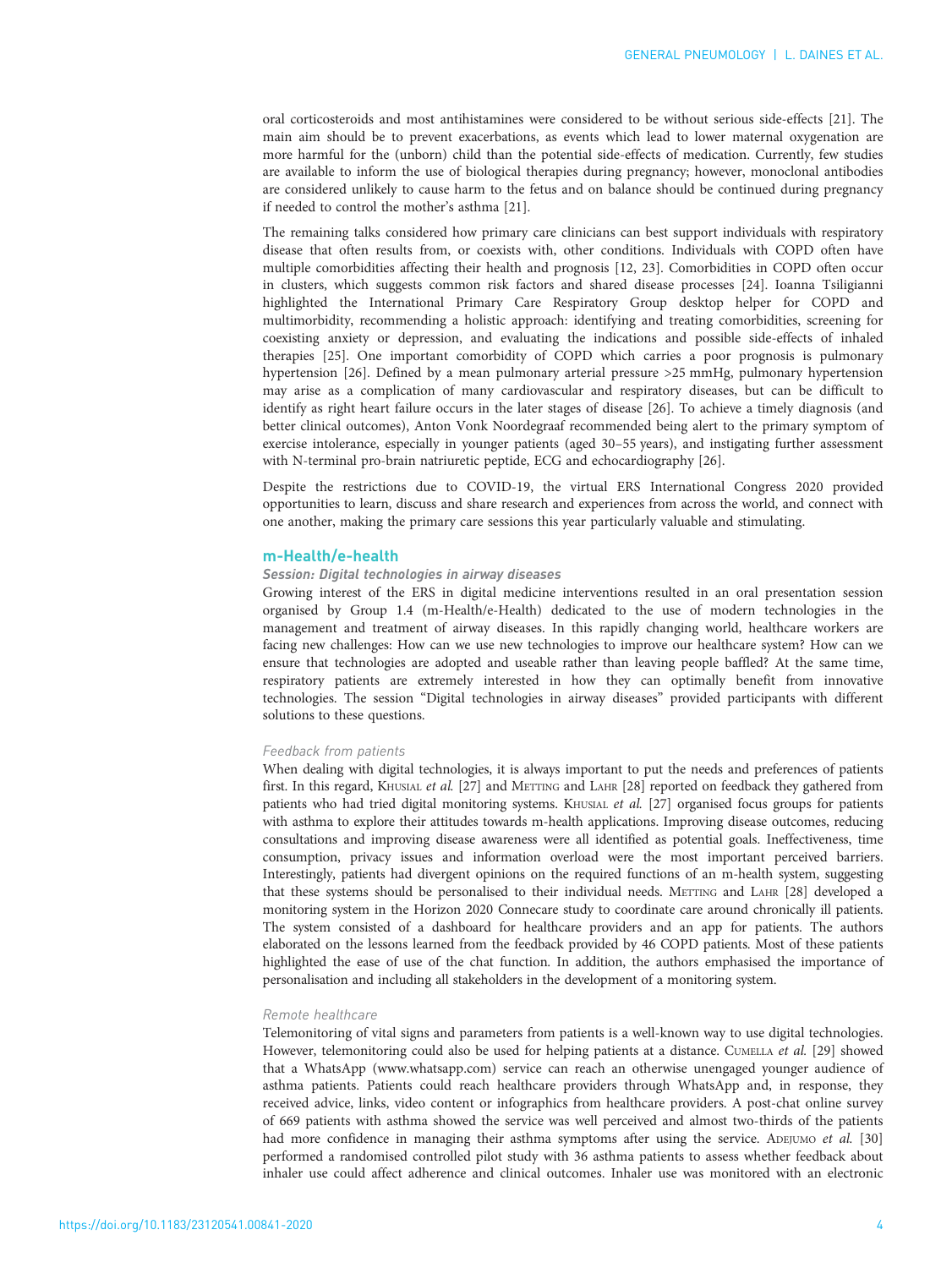<span id="page-5-0"></span>monitoring device for both intervention and control groups. Only the intervention group received monthly feedback and an app showing their day-to-day inhaler use. A trend towards higher adherence for the intervention group was identified, whereas no changes in clinical outcomes were observed.

#### Exacerbation prediction

One of the most common goals of digital technologies for patients with chronic airway diseases is the prediction of exacerbations and the reduction of hospitalisations. JANSON et al. [\[31\]](#page-6-0) developed a machine learning model to predict the immediate risk of asthma exacerbations. Data from electronic medical records and national registries of almost 30 000 asthma patients were used to predict whether they would exacerbate in the next 15 days. The model indicated that the Charlson Comorbidity Index and previous exacerbations were the main factors influencing the risk of exacerbations in these patients, but was not sufficiently accurate to be used in clinical practice. Therefore, the authors concluded that supplemental data (e.g. pollution, pollen count and information from m-health devices) were needed to develop a more clinically useful tool. The e-health intervention (EmmaCOPD; [https://ec.europa.eu/eip/ageing/repository/](https://ec.europa.eu/eip/ageing/repository/emmacopd_en) [emmacopd\\_en](https://ec.europa.eu/eip/ageing/repository/emmacopd_en)) developed by VAN BUUL et al. [\[32\]](#page-6-0) managed to reduce the total number of exacerbations and hospitalisation days among COPD patients. EmmaCOPD consisted of an app to answer symptom questionnaires and a smartwatch with a step counter. Depending on the answers to the questionnaires, the 29 included patients with COPD were assigned to a green, yellow, orange or red zone. The system provided patients with the advice to call a healthcare provider when they entered the orange or red zone. As a result, EmmaCOPD reduced the total number of exacerbations and hospitalisation days, while additional work for healthcare providers was kept to a minimum.

Overall, the session highlighted the most important cases of digital technologies for patients with airway diseases from different countries and improved our understanding of how we should build future healthcare systems.

## Concluding remarks

The General Pneumology Assembly of the ERS offers a wide range of clinical and scientific research, as is evident in this summary. Given the size of the ERS International Congress, it can be hard to keep abreast of new developments, even using a virtual platform. Therefore, we hope the highlights from the Assembly summarised in this article will allow readers to keep up to date with the latest research, revisit topics of interest and provide encouragement to take part in the ERS International Congress in 2021 to be held in Barcelona.

Conflict of interest: L. Daines has nothing to disclose. J. Buekers reports grants from European Respiratory Society (ERS Long-Term Research Fellowship 2020), and other support from the Spanish Ministry of Science and Innovation through the "Centro de Excelencia Severo Ochoa 2019–2023" Program (CEX2018-000806-S) and the Generalitat de Catalunya through the CERCA Program, during the conduct of the study. B. Abascal Bolado has nothing to disclose. J.W.H. Kocks reports grants, personal fees and nonfinancial support from AstraZeneca and Boehringer Ingelheim, grants and personal fees from Chiesi Pharmaceuticals, grants, personal fees and nonfinancial support from GSK, grants and personal fees from Novartis, and grants from Mundipharma and TEVA, outside the submitted work; and 72.5% of shares in the General Practitioners Research Institute. G. Vagheggini has nothing to disclose. V. Poberezhets has nothing to disclose. I. Vogiatzis has nothing to disclose. H. Pinnock has nothing to disclose. L.E.G.W. Vanfleteren reports grants and personal fees from AstraZeneca, and personal fees from Novartis, GSK, Chiesi, Menarini, Pulmonx, ResMed, Boehringer, Verona Pharma and AGA Linde, outside the submitted work.

Support statement: J. Buekers acknowledges support from the European Respiratory Society Long-Term Research Fellowship 2020, the Spanish Ministry of Science and Innovation through the "Centro de Excelencia Severo Ochoa 2019–2023" Program (CEX2018-000806-S), and the Generalitat de Catalunya through the CERCA Program.

#### References

- 1 Pomiès P, Catteau M, Passerieux E, et al. In vitro electrostimulation reveals a lack of muscle adaptation in myotubes from COPD patients. Eur Respir J 2020; 56: Suppl. 64, 4658.
- 2 Sancho Muñoz A, Guitart M, Rodríguez D, et al. Increased myostatin as a negative regulator of muscle regeneration potential in sarcopenic COPD patients: clinical implications. Eur Respir J 2020; 56: Suppl. 64, 4659.
- Frat JP, Thille AW, Mercat A, et al. High-flow oxygen through nasal cannula in acute hypoxemic respiratory failure. N Engl J Med 2015; 372: 2185–2196.
- Sanguanwong N, Sae-Eao N, Ananpipatkul A, et al. Effects of high flow nasal cannula during exercise in COPD patients with exercise induced desaturation. Eur Respir J 2020; 56: Suppl. 64, 4661.
- 5 Arizono S, Oomagari M, Yanagita Y, et al. Benefits of high-flow nasal cannula oxygen therapy on exercise capacity following acute exacerbation in ILD patients. Eur Respir J 2020; 56: Suppl. 64, 4662.
- 6 Passos NFP, Carvalho-Pinto RM, Cukier A, et al. Effects of a behaviour change intervention aimed to increase physical activity on sleep quality of adults with asthma: an RCT. Eur Respir J 2020; 56: Suppl. 64, 4660.
- Lewis A, Cave P, Stern M, et al. Singing for lung health a systematic review of the literature and consensus statement. NPJ Prim Care Respir Med 2016; 26: 16080.